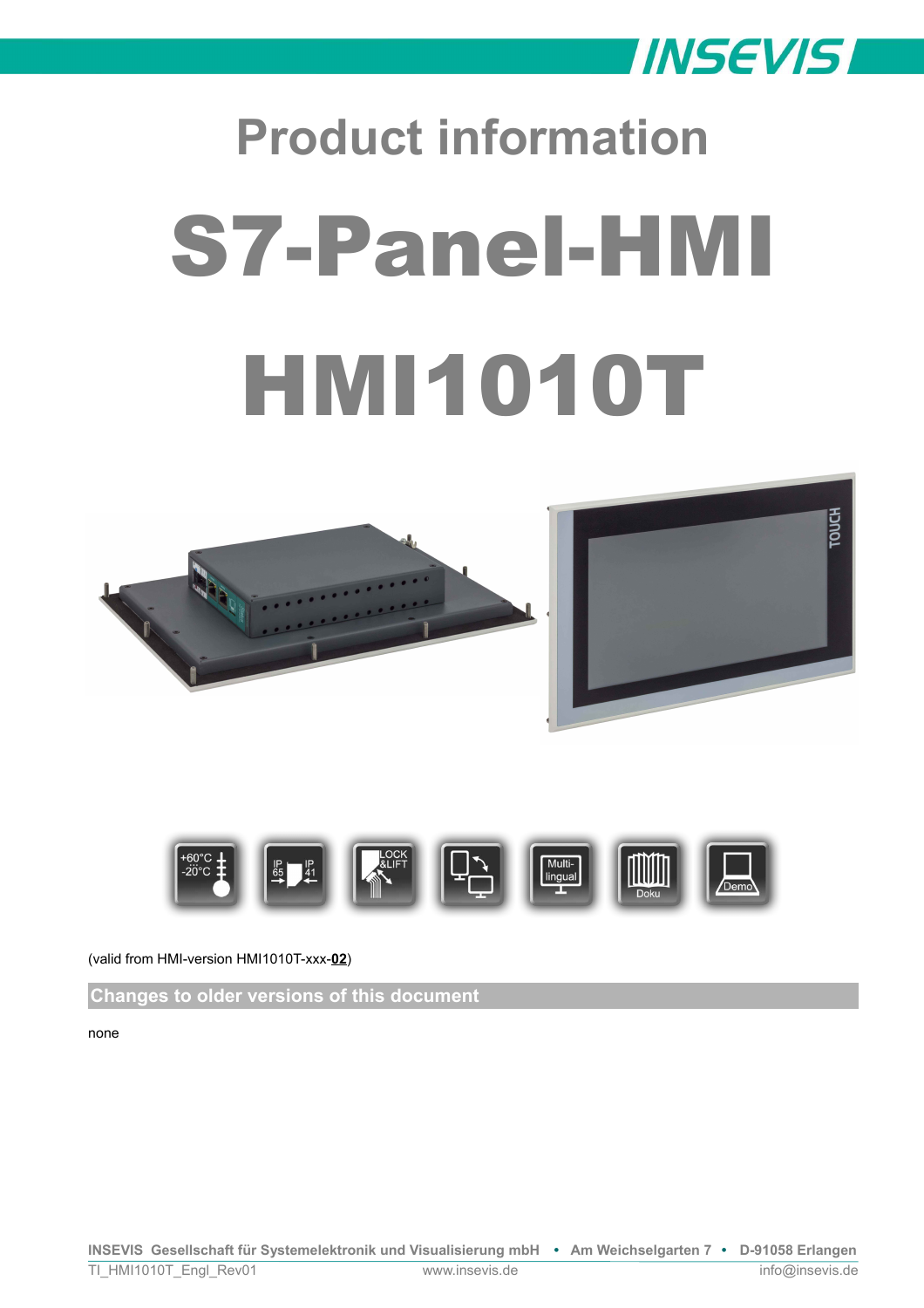# **INSEVIS**

# **Description**

# **S7-Panel-HMI with**

- 10,1" TFT display (1024x600 pixel) - resistive touch (front protection class IP65)

### **Standard configuration:**

# **Ethernet with**

- RFC1006 (S7-communication), - Send/ Receive via TCP and UDP, - Modbus TCP

**State LEDs** for Power, Battery, Error, Run

**Inserting stripes**  - for Logo and identification (thereby customized adaption possible easy)

# **Scope of delivery:**

- Mounting kit with grounding terminal i - Technical data sheet



*Figure above: View to rear side and connections sides of HMI1010T (horizontal use)*

*Figure below: CPU-connections of all Panel-HMI with CPUs type T*

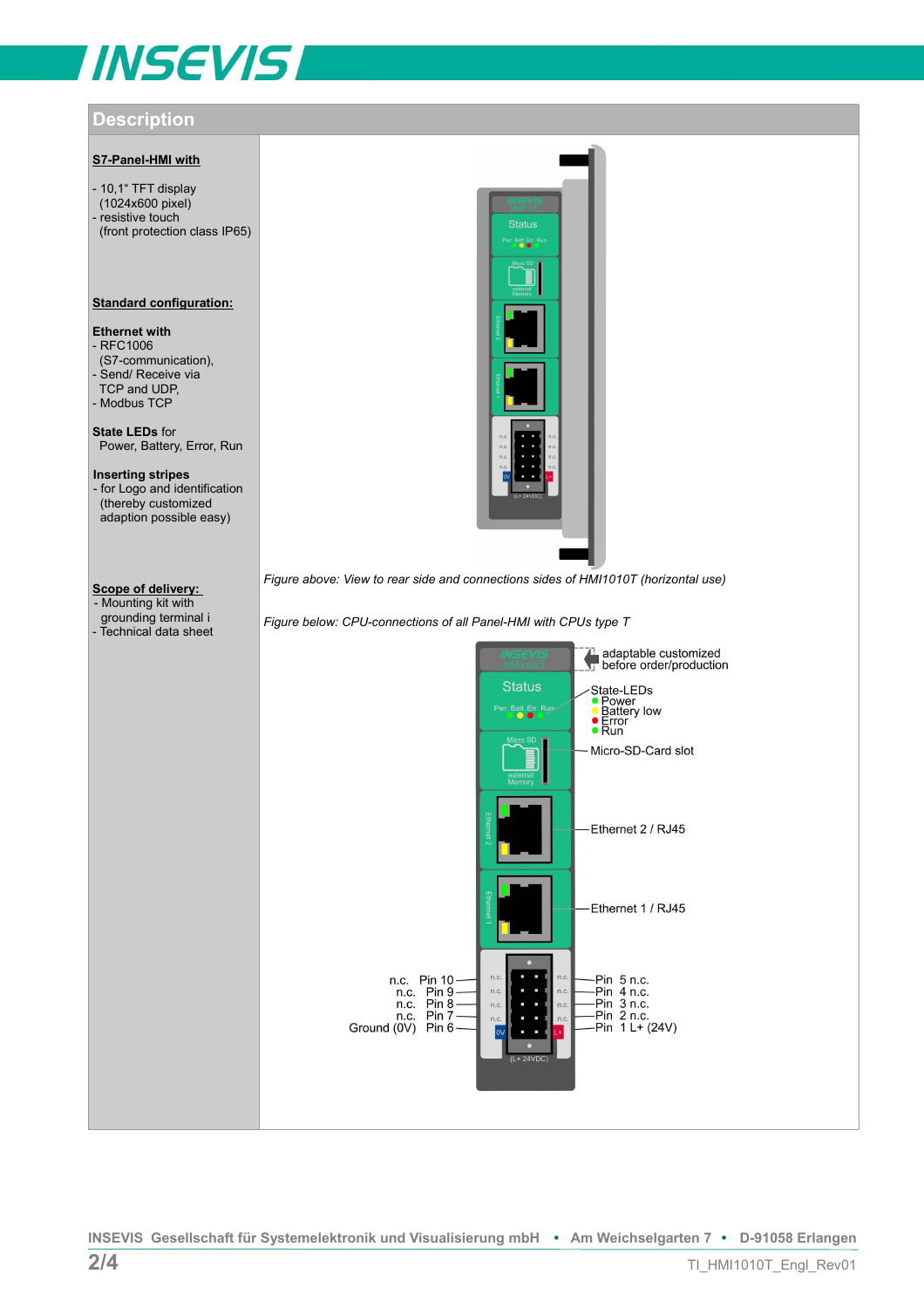

| <b>Technical data</b> |  |  |
|-----------------------|--|--|
|                       |  |  |

| TULITILAI UALA                                                               |                                                                                                                                      |  |  |
|------------------------------------------------------------------------------|--------------------------------------------------------------------------------------------------------------------------------------|--|--|
| Dimensions $W \times H \times D$ (mm)<br>Cut out $W \times H$ (mm)<br>Weight | 286 x 188 x 47<br>262 x 165,5<br>ca. 950 g                                                                                           |  |  |
| Operating temperature range<br>Storage temperature range                     | -20°C  +60°C (without condensation)<br>$-30^{\circ}$ C $+80^{\circ}$ C                                                               |  |  |
| IP-protection class<br>front panel<br>rear side                              | IP <sub>65</sub><br><b>IP41</b>                                                                                                      |  |  |
| Connection technology                                                        | removable connector with 2 lift arms or 2 bolt flanges<br>(cage clamp technology) for cross section up to max. $1,5$ mm <sup>2</sup> |  |  |
| Load voltage L+                                                              | 24V DC (11 V  30V DC)                                                                                                                |  |  |
| Current consumption<br>Power dissipation                                     | 350 <sub>m</sub> A<br>8,4W (typ.)                                                                                                    |  |  |
| Start-up current                                                             | < 3A                                                                                                                                 |  |  |
| Diagonal of display (inch)<br>Display resolution (pixel)                     | 10,1" (258mm)<br>1024x600 Pixel (16:9)                                                                                               |  |  |
| Display unit<br>Operating unit                                               | TFT display with 16Bit colours<br>analog resisitive touch screen                                                                     |  |  |
| Visualization tool<br>unit to reference there                                | VisuStage<br><b>HMI1010T</b>                                                                                                         |  |  |
|                                                                              |                                                                                                                                      |  |  |
| <b>Technical data</b>                                                        | <b>CPU</b>                                                                                                                           |  |  |
| CPU-type                                                                     | <b>CPU-T (HMI1010T)</b>                                                                                                              |  |  |
| Flash<br>internal - for visualization<br>external memory                     | 48 MByte<br>Micro SD, up to max. 8 GByte (only for archiving)                                                                        |  |  |
| Ethernet<br>(protocols)                                                      | 2x Ethernet: (switch or separated ports):<br>10/100 MBit with parts of CP343 functionality<br>(RFC1006, TCP, UDP, Modbus-TCP)        |  |  |



**INSEVIS Gesellschaft für Systemelektronik und Visualisierung mbH • Am Weichselgarten 7 • D-91058 Erlangen**